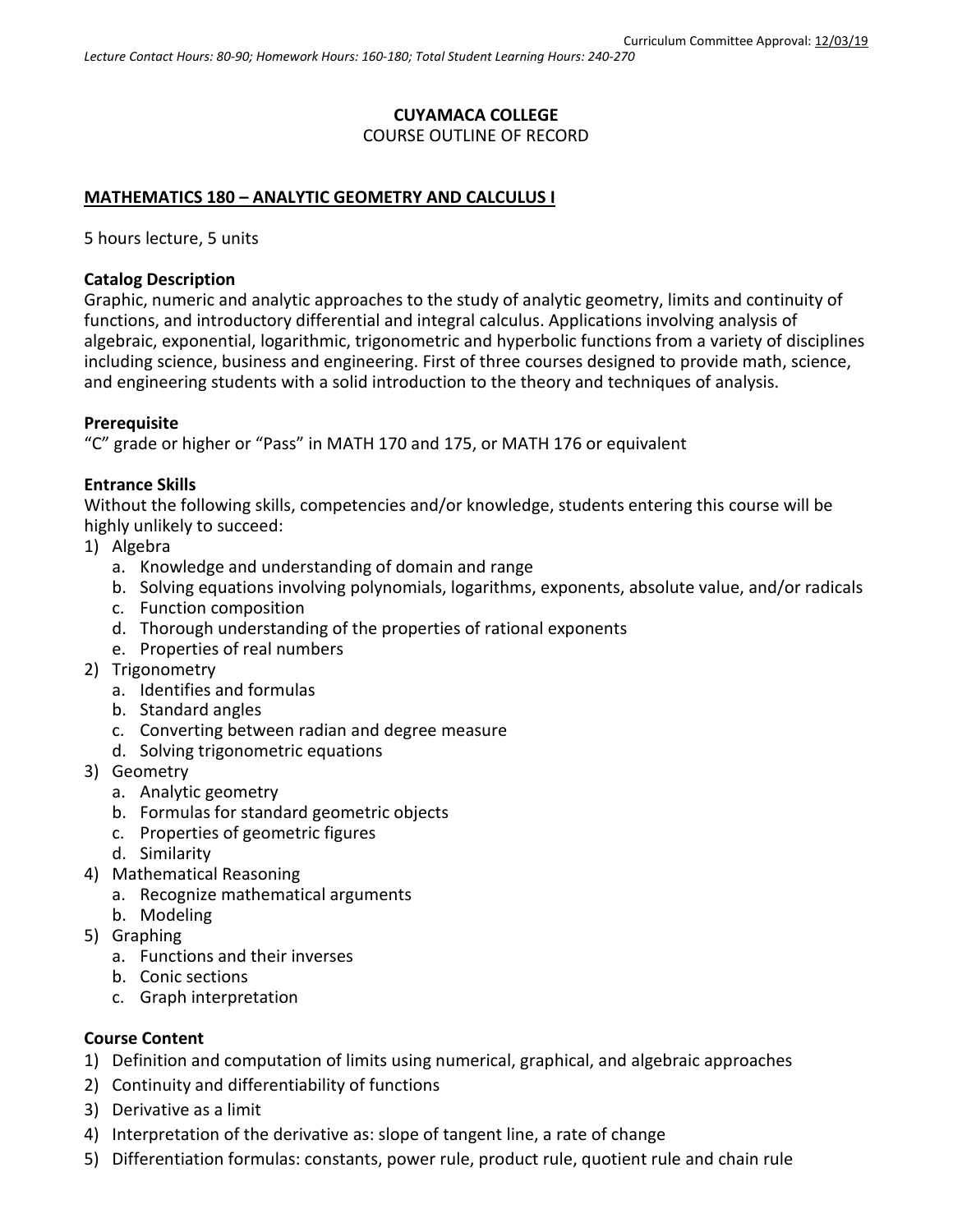- 6) Derivatives of transcendental functions such as trigonometric, exponential or logarithmic
- 7) Implicit differentiation with applications, and differentiation of inverse functions
- 8) Higher-order derivatives
- 9) Graphing functions using first and second derivatives, concavity and asymptotes
- 10) Maximum and minimum values, and optimization
- 11) Mean Value Theorem
- 12) Antiderivatives and indefinite integrals
- 13) Area under a curve
- 14) Definite integral
- 15) Riemann sum
- 16) Properties of the integral
- 17) Fundamental Theorem of Calculus
- 18) Integration by substitution
- 19) Indeterminate forms and L'Hopital's Rule

### **Course Objectives**

#### Students will be able to:

- 1) Compute the limit of a function at a real number;
- 2) determine if a function is continuous at a real number;
- 3) find the derivative of a function as a limit;
- 4) find the equation of a tangent line to a function;
- 5) compute derivatives using differentiation formulas;
- 6) use differentiation to solve applications such as related rate problems and optimization problems;
- 7) use implicit differentiation;
- 8) graph functions using methods of calculus;
- 9) evaluate a definite integral as a limit;
- 10) evaluate integrals using the Fundamental Theorem of Calculus; and
- 11) apply integration to find area.

#### **Method of Evaluation**

A grading system will be established by the instructor and implemented uniformly. Grades will be based on demonstrated proficiency in subject matter determined by multiple measurements for evaluation, one of which must be essay exams, skills demonstration or, where appropriate, the symbol system.

1) Tests, examinations, homework or projects where students demonstrate their mastery of the learning objectives and their ability to devise, organize and present complete solutions to problems.

#### **Special Materials Required of Student**

Graphing utility, portfolio

#### **Minimum Instructional Facilities**

Smart classroom with whiteboards covering three walls, graphing utility overhead viewing panels, projection screen

#### **Method of Instruction**

- 1) Lecture and discussion
- 2) Teamwork